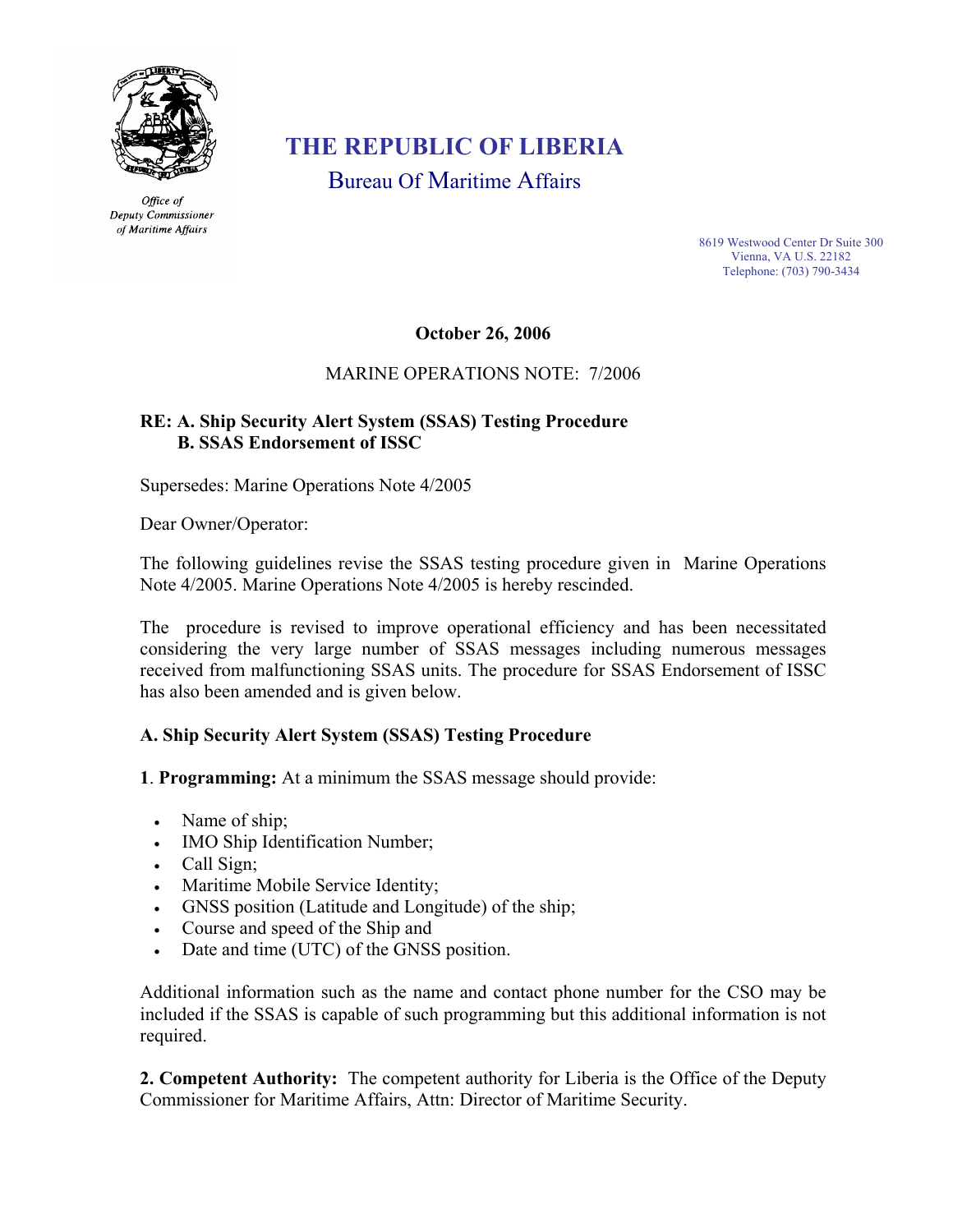**3. Destination:** For Liberian flag ships the Ship Security Alert shall be sent directly to both the company and the Administration. The SSAS should be programmed to send an alert message to: **alarm@liscr.com.**

If the company has authorized a third party service provider to receive the SSAS messages on behalf of the company, please provide this Administration with the name and contact info for the service provider of the ship security alert system and coverage for your ships.

**4. Testing:** The Administration requires a test message as soon as the SSAS has been initially activated and **annually** thereafter. During testing of the system, we request that the test message contains the word: "TEST" in order to identify it as such and avoid the need for additional communication between the CSO and the Administration. If the system is not capable of inserting the word "TEST" into the alert message, then the CSO must send the Administration (security@liscr.com) an email in advance of sending the alert advising the Administration that the system will be tested.

**5. Confirmation of SSAS Test Messages:** Starting from the date of this notice the Administration will only provide confirmation of receipt of SSAS test message for audit and compliance verification purposes. Confirmation of other test messages will not be provided. To obtain confirmation of a SSAS test message for audit and compliance verification purposes the vessel or the company should request such a confirmation in advance. The request should be sent by e-mail to security@liscr.com and include:

- Date time of proposed test.
- Purpose of the test.
- E-mail address of the CSO (or the company) where the CSO requests the Administration to send the acknowledgement of the test message.
- Vessel name and IMO Number.

Please additionally note the following:

- The Administration requires a test message **only once a year** or before / during SSAS verification.<br>• Test messages will be confirmed during the working hours of the Administration.
- 
- The SSAS test message should, as far as possible, be transmitted at the date and time specified in the request message.<br>• The confirmation e-mail of the SSAS test message by the Administration should be
- retained on board as evidence until the next audit.

### **B. SSAS Verification and Endorsement of ISSC**

**1. Initial SSAS Verification:** The on board installation and operation of the SSAS must be verified within one year of installation by a security auditor from this Administration or the RSO that issued the ISSC for a particular vessel. The issuer of the ISSC is already familiar with the SSP and the vessel. The SSAS equipment and its operation are confidential. In order to maintain the confidentiality of the SSAS, the verification of the SSAS should be conducted by the same organization that issued the ISSC. The number of individuals involved in review and verification process, and who have knowledge of the location of the activation buttons should be kept to a minimum.